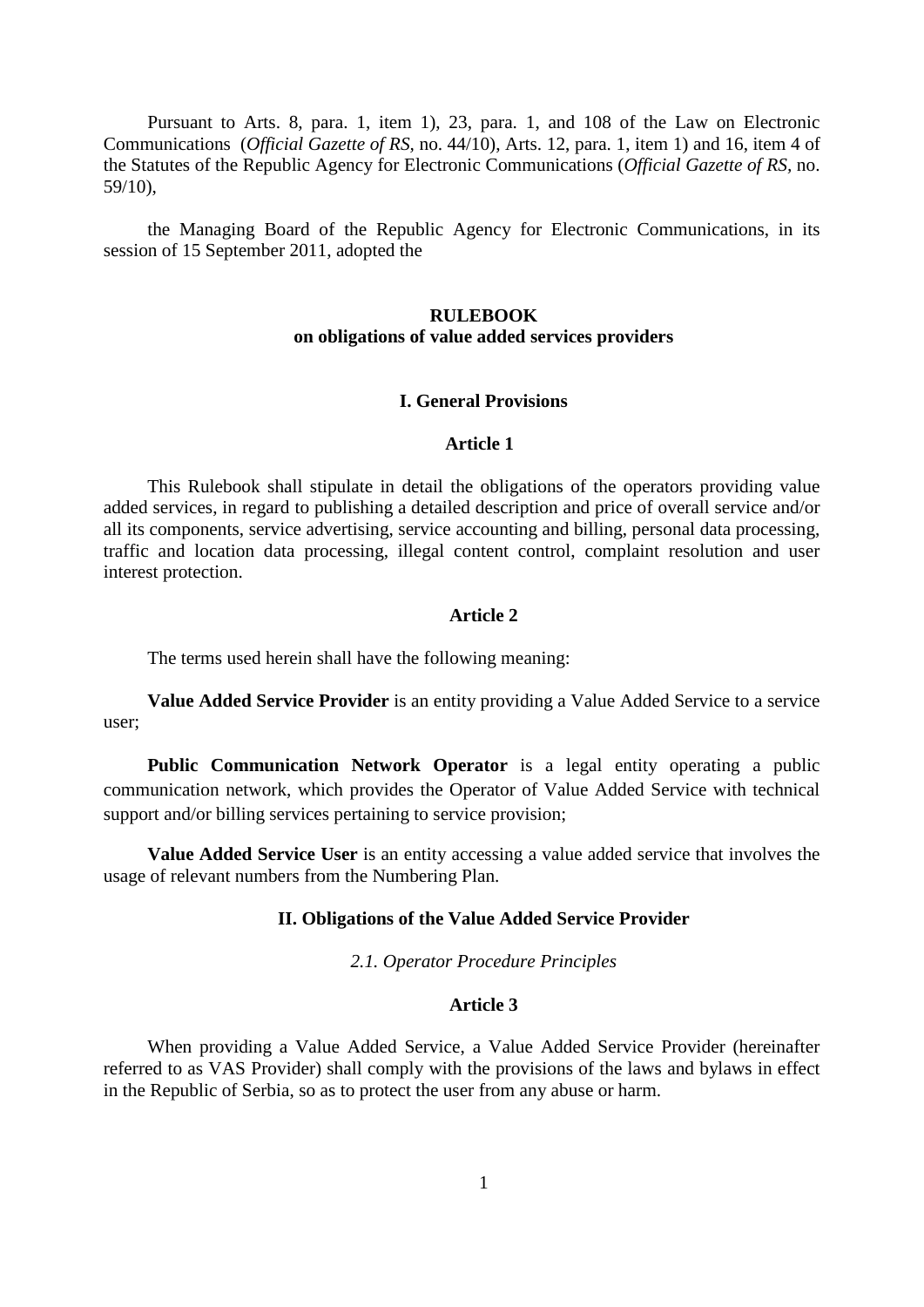VAS Provider shall be responsible for Value Added Service (hereinafter referred to as VAS) provision pursuant to the Law on Electronic Communications (*Official Gazette of RS,* no. 44/10, hereinafter referred to as Law) and this Rulebook.

In case VAS Provider is providing VAS in cooperation with an entity with which they close a contract containing obligations pertinent to VAS provision and/or promotion, they shall be required to ensure that VAS is provided pursuant to the Laws and this Rulebook, regardless of the demarcation of obligations agreed upon by the contracting parties.

VAS Provider and the entity referred to in para. 3 herein shall be required to ensure protection of VAS user by:

- 1) providing clear and unequivocal information on the type and content of VAS provided, VAS price and charging method;
- 2) providing clear and transparent information on VAS Provider when advertising VAS;
- 3) ensuring that promotion activities are in no way deceiving or misleading for potential VAS users;
- 4) ensuring that VAS content is compliant with the regulations of the Republic of Serbia;
- 5) ensuring special protection for children.

*2.2. Technical Requirements for VAS Provision*

# **Article 4**

In order to comply with the technical requirements for VAS provision, depending on the type of VAS, VAS Provider shall be required to provide the following:

- 1) equipment for call handling and registration, call forwarding, VAS quality parameter monitoring, call data retention according to legal timeframes, and the equipment for lawful interception of VAS;
- 2) equipment for SMS and MMS handling and processing solely for the purpose of VAS provision, VAS quality parameters monitoring and data retention according to legal timeframes.

The equipment referred to in para. 1 herein shall be accompanied by appropriate certificates.

The VAS Provider shall provide VAS independently or in cooperation with the entity referred to in Art. 3, para. 3 herein, through terminal equipment connected to electronic communication network of VAS Provider.

# *2.3. VAS Provision Principles*

### **Article 5**

VAS may not be provided nor promoted in a way such as to insult or take advantage of the situation and/or characteristics of a person or a group of persons, such as persons with disabilities, persons with special needs or children.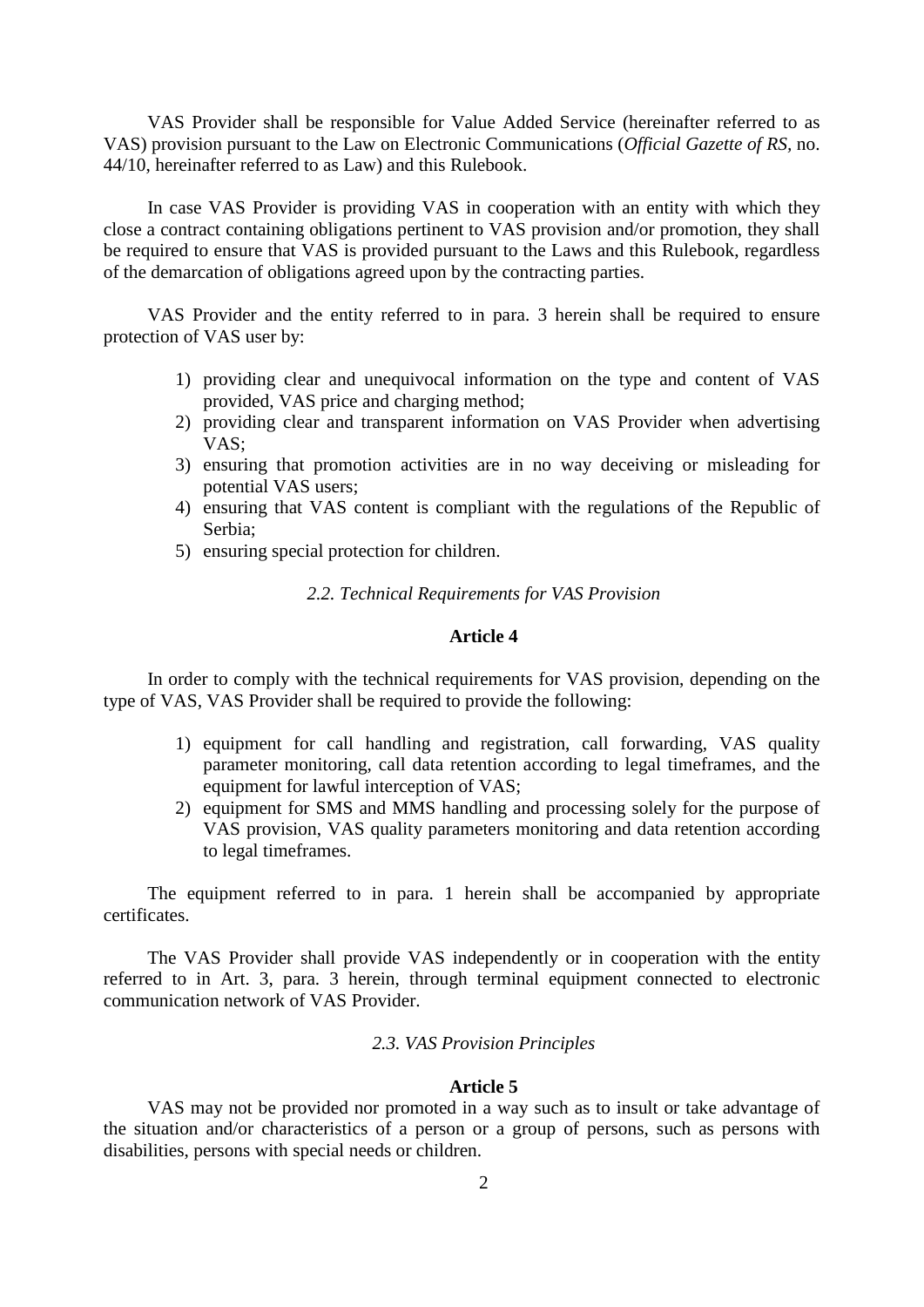### *2.4. VAS Record Keeping*

# **Article 6**

VAS Provider shall keep record on VAS for each provided VAS, which shall include traffic data, call success rate and call failure rate, and also, at the request of the Republic Agency for Electronic Communications (hereinafter referred to as Agency), other data relevant for determining the quality of VAS.

The data referred to in par. 1 herein shall be kept for at least 12 months following the date of VAS provision.

# *2.5. Equipment Provision*

# **Article 7**

VAS Provider shall be required to provide the equipment, devices and installations such as to enable the keeping and protection of the relevant data on traffic and person for a required period of time, independently or in cooperation with a public communication network Operator and/or entity referred to in Art. 3, para. 3 herein.

VAS Provider and public communication network Operator and/or the entity referred to in Art. 3, para. 3 herein shall close a contract setting out technical and financial details, including the obligations arising herefrom to the end of VAS provision to users.

VAS Provider shall be responsible for accurate advertising of VAS price and tariffing method.

Public communication network Operator shall be responsible for an accurate VAS calculation, pursuant to tariffing method, and also for billing if stipulated under the contract with the VAS Operator.

At the request of the Agency, VAS Provider and public communication network Operator shall be required to provide technical and operational data on the manner of VAS provision required for verification of data on the provided VAS, to the end of VAS user protection.

# **III. Service Description**

## *3.1. Types of VAS*

# **Article 8**

VAS shall herein refer to the following:

- 1) access to and/or delivery of contents of informative, educational or entertaining character;
- 2) provision of information to VAS user on the status of their services;
- 3) service ordering or booking;
- 4) access authorization;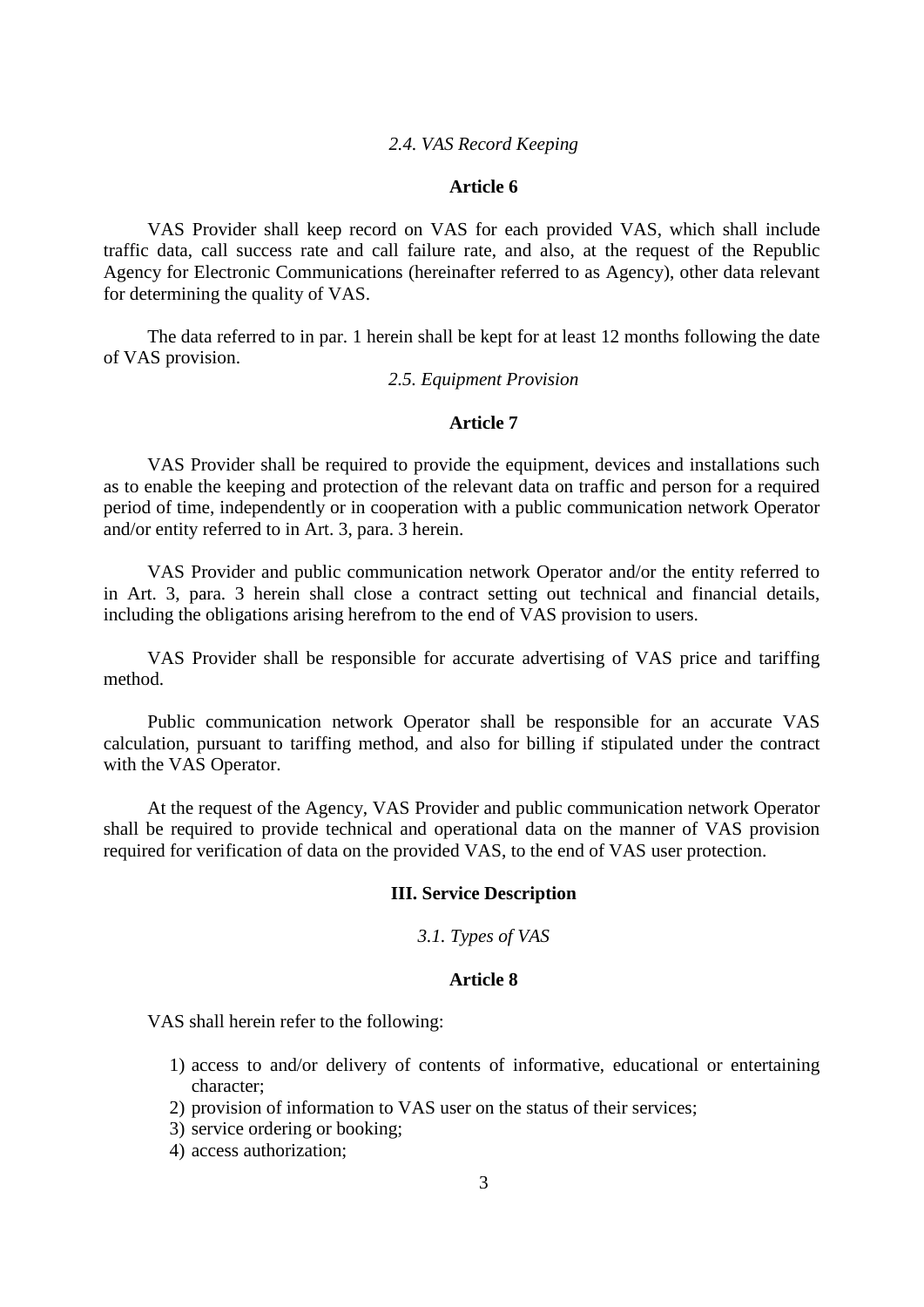- 5) advanced communication services;
- 6) access to prize contests, quizzes and games of fortune;
- 7) electronic and printed media and Internet related service;
- 8) access to and/or delivery of adult contents;
- 9) donation raised for a charity or humanitarian cause;
- 10) other service that may be regarded as a service referred to in items  $1) 9$  herein according to its nature and/or manner of provision.

The payment of goods and services (ticket purchase, parking payment, banking and similar services pursuant to the provisions regulating the subject-area and/or obligations) through telephone bill shall not be regarded as VAS referred to in para. 1 herein if the payment can be made in another way.

#### *3.2. VAS content and QoS*

# **Article 9**

The content of VAS shall be in accordance with the advertised contents of the VAS.

If the content of VAS involves information provision, the information shall be accurate and timely, and the VAS user shall be clearly notified on the time of last update.

The content of VAS shall be in line with the laws and bylaws of the Republic of Serbia and shall not be such as to encourage or facilitate the VAS user to act contrary to law.

VAS shall not be such as to violate the privacy of a VAS user, nor cause unnecessary fear, concern or distress to VAS user.

VAS shall not be such as to encourage VAS user to commit fraud, make unauthorized use of the service or repeat calls unduly.

VAS requiring the calling party to provide certain personal data shall be in accordance with the Law and separate regulations regulating personal data protection.

#### **Article 10**

If a VAS Provider provides VAS through infrastructure of a public communication network operator and wishes to make VAS available from other public communication networks, the public communication network operator to whose network the VAS Provider is connected shall be required to enable VAS availability, to the extent technically feasible and in line with the provisions of the Law, general bylaws of the Agency, operator interconnection agreements with other networks and the contract closed with the VAS Provider, based on the previously closed contract pursuant to Art. 7 herein.

In the contract closed with VAS Provider the public communication network operator shall observe the principles of non-discrimination and transparency.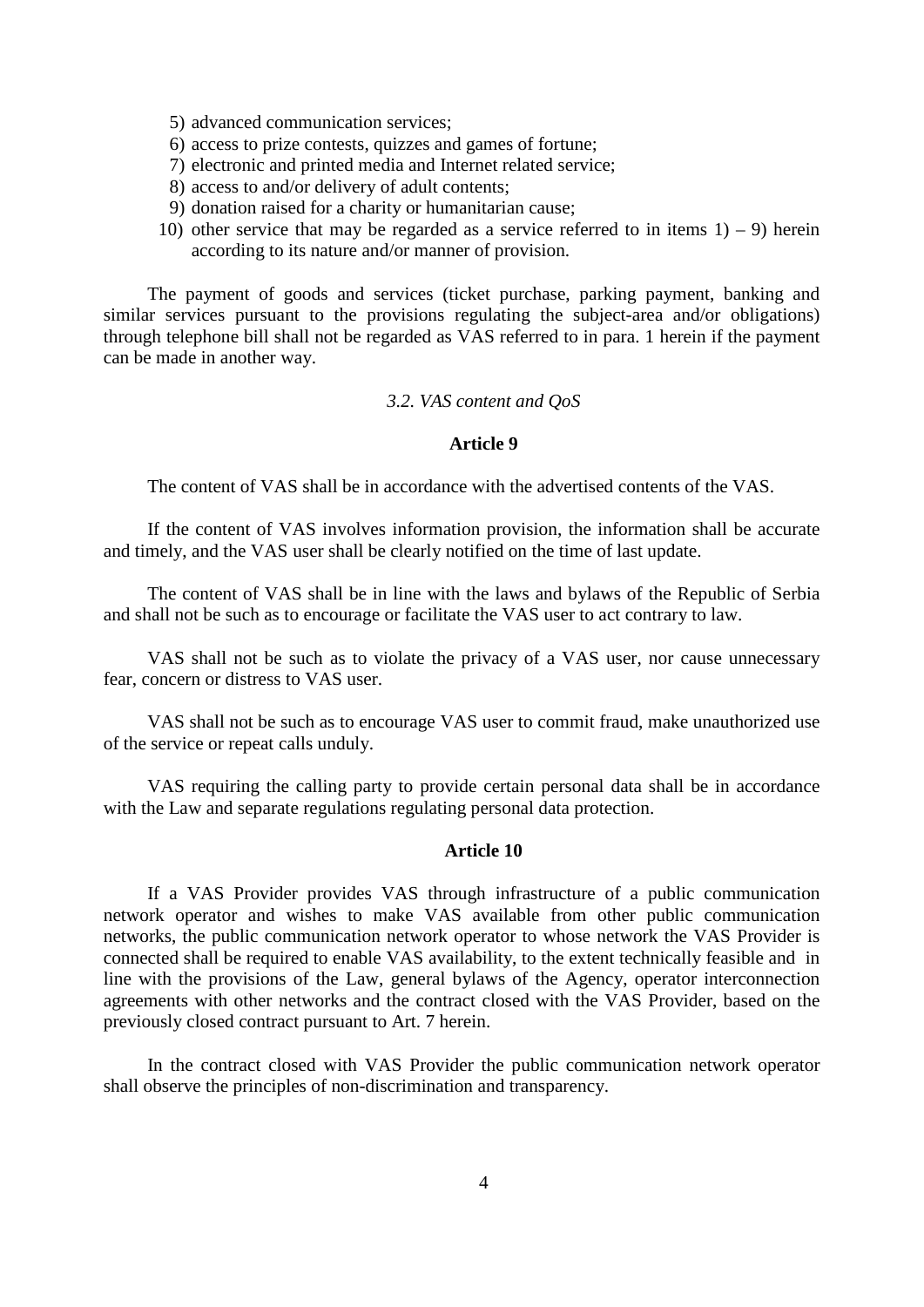#### *3.3. Numbers Format*

### **Article 11**

VAS shall be provided by using the numbers form the Numbering Plan allocated exclusively to this particular purpose.

The numbers for VAS usage shall be promoted in the format stipulated under the Numbering Plan, so as not to be misleading for the users (e. g. if the Agency should underline the meaning of code 900, then code 900 shall be indicated as a distinct entity, separately from other numbers and not for instance as 90 0xxx xxx or in another form that may be misleading for VAS user).

#### **IV. Service price**

*4.1. Information on the Price of VAS*

# **Article 12**

When advertising VAS, VAS Provider shall be required to provide the information on the price of VAS in an appropriate and easy to understand manner.

When advertising VAS, VAS Provider shall make a clear distinction between the information on price of VAS per call duration or traffic quantity and on price of VAS per call and shall clearly indicate the price of telecommunication service and price of VAS when they are given separately.

When providing VAS, VAS Provider shall ensure that:

- 1) price of VAS published in the media is clearly indicated;
- 2) price is written using a font of the same size, type, colour and background as that used for the VAS telephone number (if published in television or in printed media);
- 3) the price is mentioned each time the VAS number is mentioned (if published in television or in radio programme);
- 4) if VAS is received by dialling a telephone number, VAS user is informed on the price of VAS after the call set-up and before the VAS tariffing starts;
- 5) if VAS involves any elements of games of fortune, this is clearly indicated in the commercials and the information provided before the tariffing starts.

*4.2. Call Price Announcement, Charge Start and VAS Charge* 

### **Article 13**

VAS Provider shall ensure that at the beginning of each call and before the provision of VAS starts, the call price and the call charging start is announced.

Each announcement referred to in the previous paragraph needs to be followed by a possibility to terminate the call available at least two seconds, and before the call charging starts, so as to enable VAS user to withdraw from using VAS in a timely manner.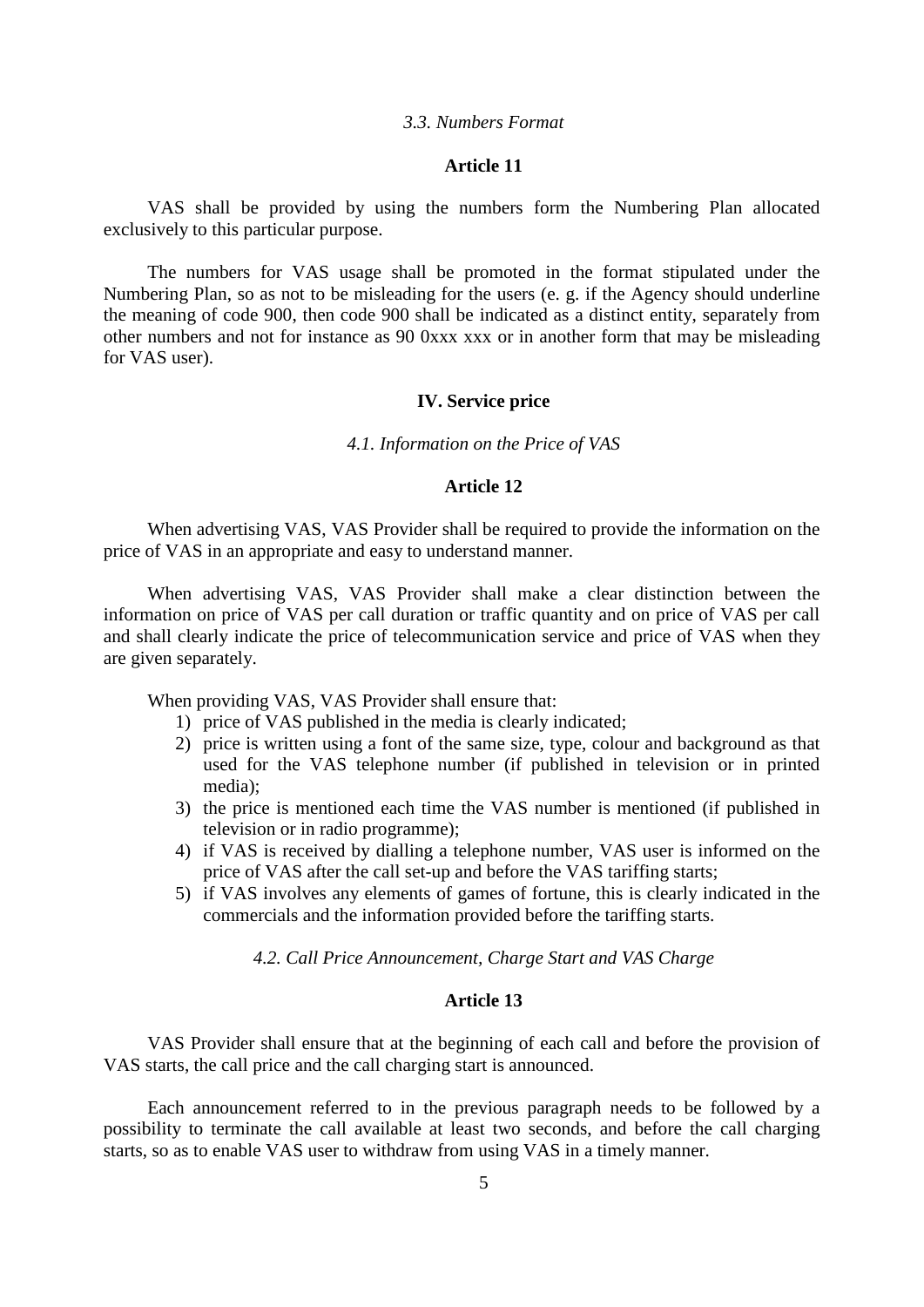The provisions of paragraphs 1 and 2 herein shall not apply to televoting services.

Call set-up to a value added number may not be unduly postponed, i. e. the calling party may not be put on hold unless the time on hold is free of charge or the VAS user has been informed that they would be charged even if VAS is not fully provided.

The price of VAS shall remain the same from the beginning until the termination of the service provision unless the user explicitly agrees to accept price modification.

VAS Provider shall be required to inform the user, without charging for the information, on each amount of over 2000 (two thousand) dinars charged for a call made to a VAS number or to terminate the call once it reaches 15 minutes or 100 sent/received SMSs, whichever occurs first. After the call termination, the calling party may repeat the call if they wish to.

The calls may not be unduly extended or stalled. The following shall be in particular considered as unduly extended or stalled:

- 1) providing misleading information to VAS user that they will communicate with a specific person if they continue with the call;
- 2) providing misleading information to VAS user that they will obtain intangible or real benefit if they continue with the call long enough;
- 3) informing about the occurrence of interference or difficulties in VAS content provision followed by the invitation to the VAS user to continue with the call as the interference is expected to be removed.

The service charged by the minute may not be provided by keeping the calling party deliberately on line. The calling party on hold shall be informed on being on hold. Each minute they shall be informed on their position in line.

VAS Provider shall have the following obligations:

- 1) For VAS provided by sending/receiving SMSs the way in which the use of VAS can be terminated shall be clearly indicated. VAS user shall be acquainted with the way the use of VAS can be terminated in addition to number and price of service, so that VAS user can stop using VAS at any time by sending a "STOP" message.
- 2) For VAS provided by sending/receiving SMSs VAS user shall be acquainted with the price and the way in which the use of VAS can be terminated before the requested VAS is activated, and they shall also be acquainted with the information that the costs of data transmission shall be charged in addition to VAS price, if applicable.

Charging for the calls to VAS at times when the purpose of the call cannot be fulfilled (e. g. interactive quizzes with live participation of the calling party at times when the quiz is not broadcast) shall be forbidden.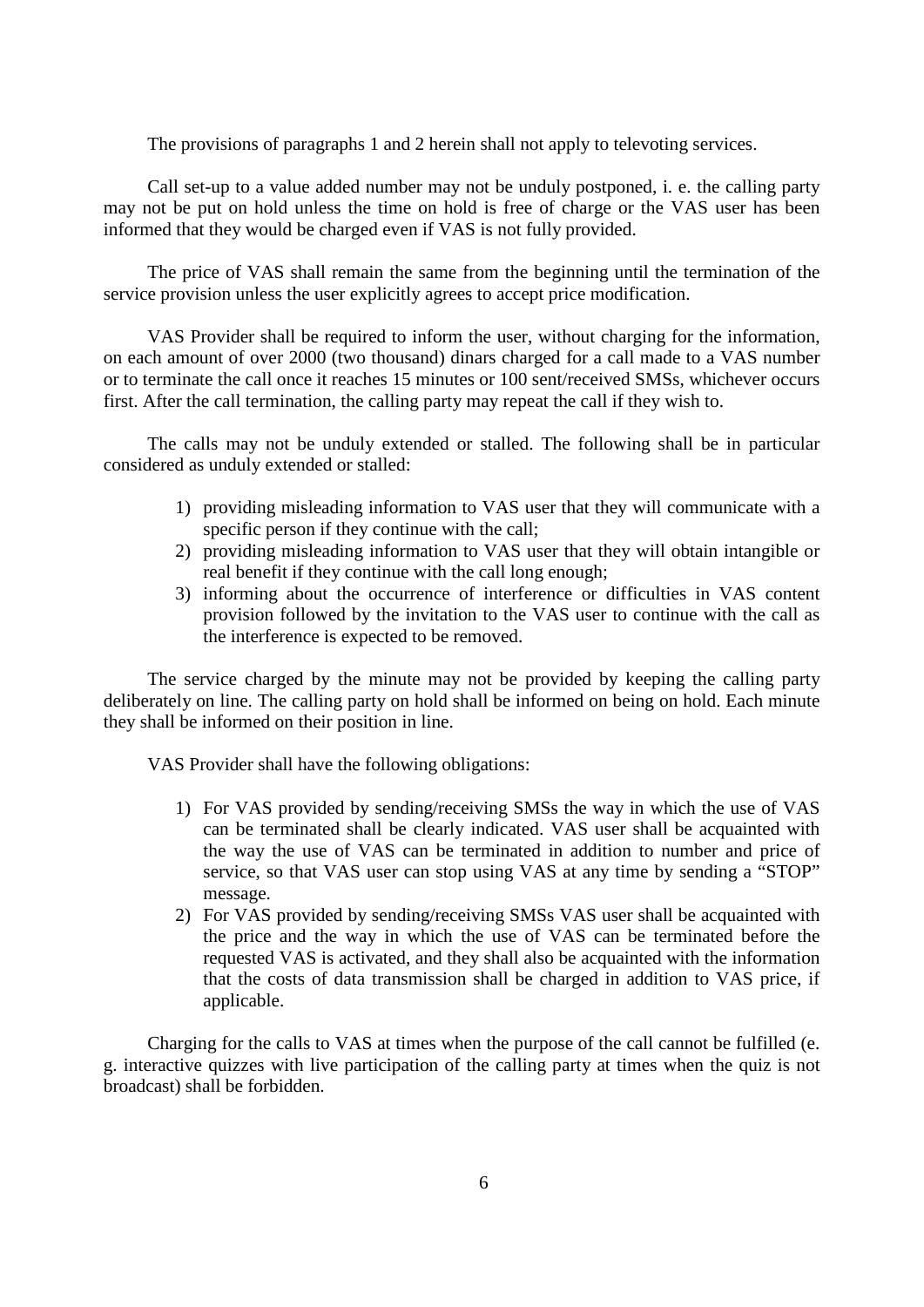#### *4.3. VAS Special Payment Methods*

#### **Article 14**

The conditions that apply to VAS special payment methods shall be fully clear to VAS user before the request for VAS activation is made to VAS Provider or the entity referred to in Art. 3, para. 3 herein.

VAS Provider shall enable VAS user paying for VAS referred to in para. 1 herein to terminate the use of VAS at any time in such a way that the provision of VAS is immediately terminated.

### **V. Service Advertising**

### *5.1. General Rules of Service Advertising*

### **Article 15**

All promotional activities shall involve a detail description of VAS, including the price, in such a way that VAS description is clear, legible and easy to understand for a VAS user of average education.

It shall be forbidden to deceive VAS user by providing incorrect, incomplete or other deceiving information that may be misleading to a user of average education, and it shall also be forbidden to conceal the information required by a user of average education to make a decision on using VAS.

If, in order to achieve a greater promotional benefit, an additional payment is required on top of price of VAS, such payment shall be indicated in the promotional activities referred to in para. 1 herein, in a clear, easy to understand and legible manner.

VAS may not be marked as "free of charge" unless thus defined under the Numbering Plan. The benefits gained by using VAS may not be marked as "free of charge" but as a gift received for using VAS.

The promotional activities shall include publishing contact name and details of VAS Provider or the entity referred to in Art. 3, para. 3 herein, including the telephone number which may not a number belonging to the value added service number category, and also the information on a simple and free of charge way of obtaining such data.

Price of VAS shall also include the value added tax applied. If the price of access to VAS from mobile and fixed electronic communication network may differ, both prices shall to be indicated separately.

Visual promotional material shall include information on prices which is easily identified and easily read, and which is clear, easy to understand and legible to a VAS user of average education.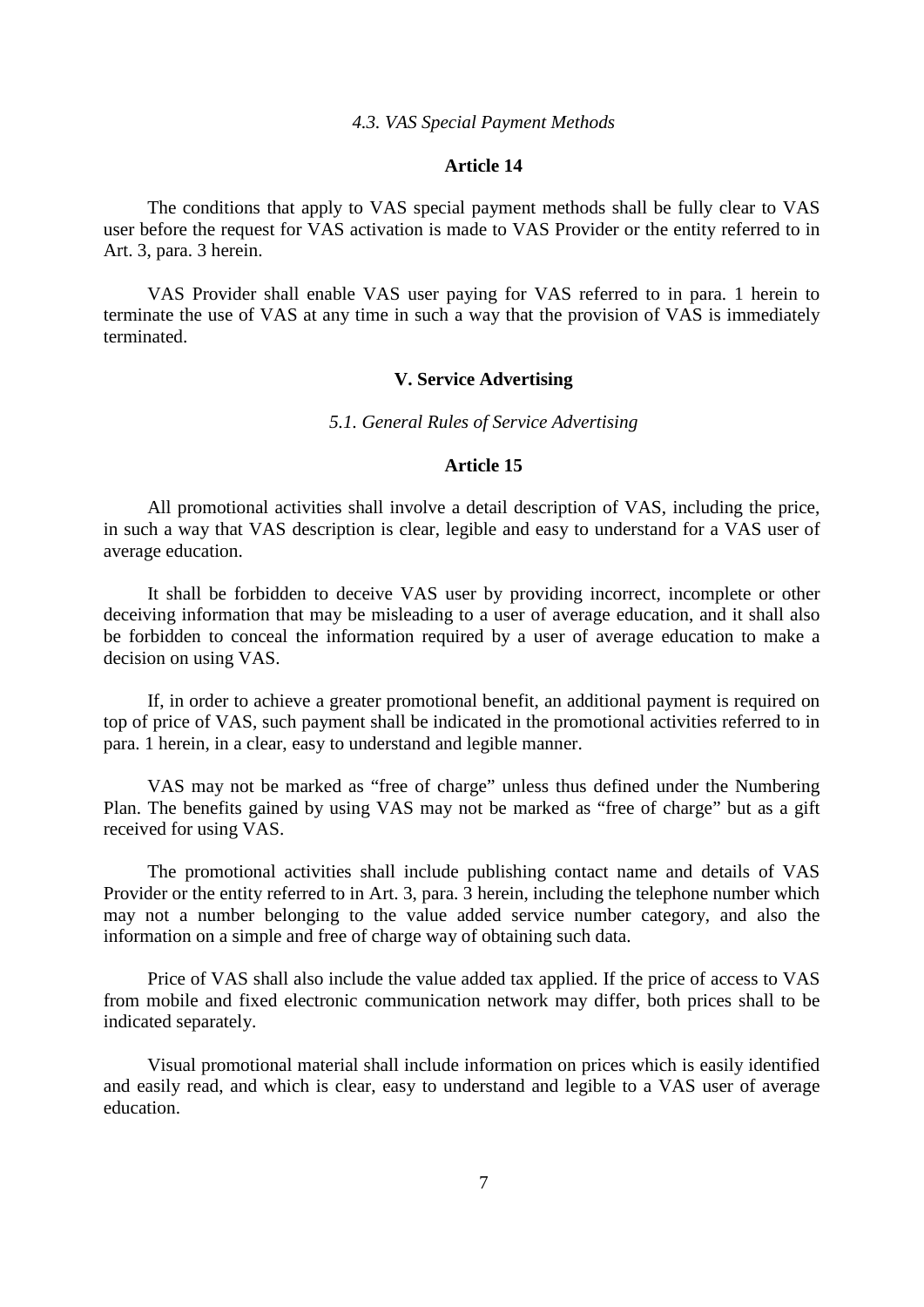Promotional material which is only audible without a visual support (e. g. radio commercial) shall include information on price, read out clearly and slowly.

Promotional activities broadcast via television or other audio-visual media shall present the information on price either visually or in audio, in the same way VAS number is presented, and it shall be repeated each time the service number is repeated. The size and speed of the visual presentation shall be such as to be legible and understandable from a usual distance from the screen. Audio presentations shall be pronounced slowly and clearly.

VAS providing content intended for adults only shall, in addition to the information on the call price and charging start, include a message of warning before the beginning of VAS provision of the following content: e. g. "If you are younger than 18 and do not have a permission from a parent/guardian terminate the call immediately".

If VAS is used to raise donations, the portion of price of VAS that goes to the particular donation and the portion covering the costs of VAS Provider shall be clearly indicated every time the service is advertised.

#### *5.2. Content of VAS Advertisement*

# **Article 16**

Each VAS advertisement shall include a detailed description of VAS.

VAS shall be described in such a way that VAS content description is clear, easy to understand and legible to a user of average education. It shall be forbidden to deceive or mislead the user by providing incorrect, incomplete or other deceiving information, and/or to hide the information required by a VAS user of average education in order to make a decision on using VAS.

Each VAS advertisement published in the media shall include the name, full address of the seat and company ID number of the VAS Provider and a contact telephone number which may not belong to a category of value added numbers.

The advertisement indicating a telephone number to which a special tariff applies it shall specify the amount of such tariff visible throughout the entire duration of the advertisement.

### **VI. Service Accounting and Billing**

# **Article 17**

VAS Provider shall account and bill the services to subscriber and/or user the VAS was provided to, in their own name and for their account.

In the procedure of collecting an outstanding debt for VAS services provided, a warning procedure shall be carried out and/or a procedure of the forced collection of claims shall be initiated before the court.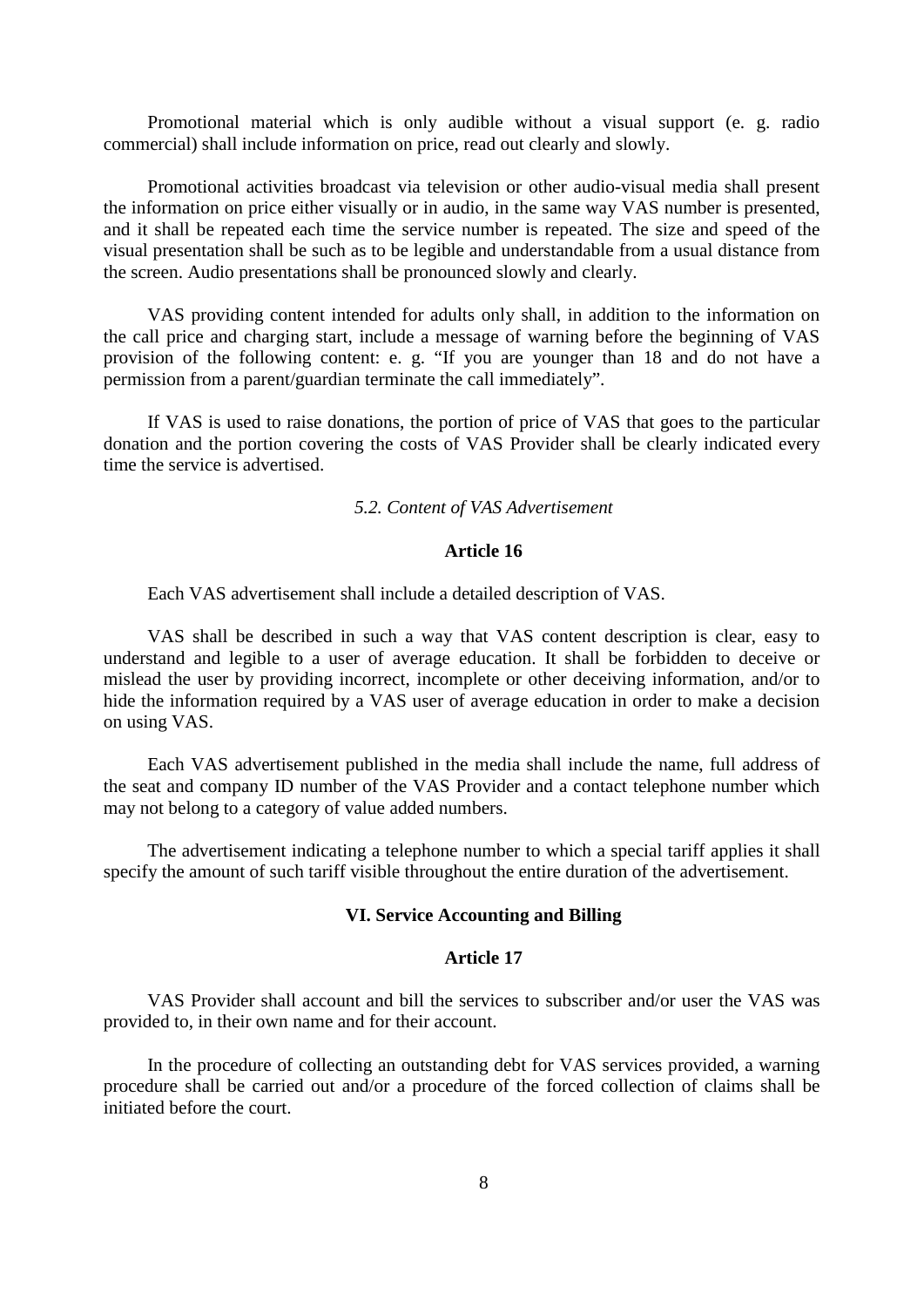VAS provider shall be required to provide an itemized bill for VAS usage, in accordance with the user protection regulations.

VAS Provider and/or the entity referred to in Art. 3, para. 3 herein shall be responsible for user complaint resolution pursuant to the Law and general bylaws of the Agency, regulations on user protection and general principles of the law regulating obligations.

# **VII. Data Processing**

# *7.1. Personal data processing*

# **Article 18**

To the end of privacy and personal data protection, VAS Provider and the entity referred to in Art. 3, para. 3 herein shall act in accordance with the relevant regulations regulating the matter of personal data protection.

Personal data obtained through VAS provision may be used only in accordance with the legal provisions on personal data protection, solely for the purpose of service billing and may not be used for any other purposes, marketing purposes in particular.

VAS Provider and the entity referred to in Art. 3, para. 3 herein shall ensure that all technical, organizational and personnel measures of personal data protection are implemented.

Data obtained through provision of VAS shall be encrypted and may be accessed by authorized persons only for the purpose of billing and complaint resolution. VAS Provider shall keep records on who, when and why accessed the data. The content of messages and recorded conversations, except those for which a complaint has been received, shall be deleted upon the deadline for complaint expires, whereas other data shall be treated pursuant to the Law.

The entity referred to in para. 1 herein shall not be authorized to reveal personal data of VAS users to third parties, except as stipulated under the Law.

# *7.2. Traffic Data Processing*

# **Article 19**

VAS Provider and the entity referred to in Art. 3, para. 3 herein processing and keeping the traffic data on VAS subscribers and users shall delete the data or make them unidentifiable as soon as the traffic data cease to be necessary for communication transmission, with the following exceptions:

- 1) data used by VAS Provider and/ or the entity referred to in Art. 3, para. 3 herein to advertise or sell VAS with a prior consent of the person the data referrers to, or for VAS provision, to the extent and within timeframe necessary for that purpose;
- 2) data kept pursuant to provisions of the Law.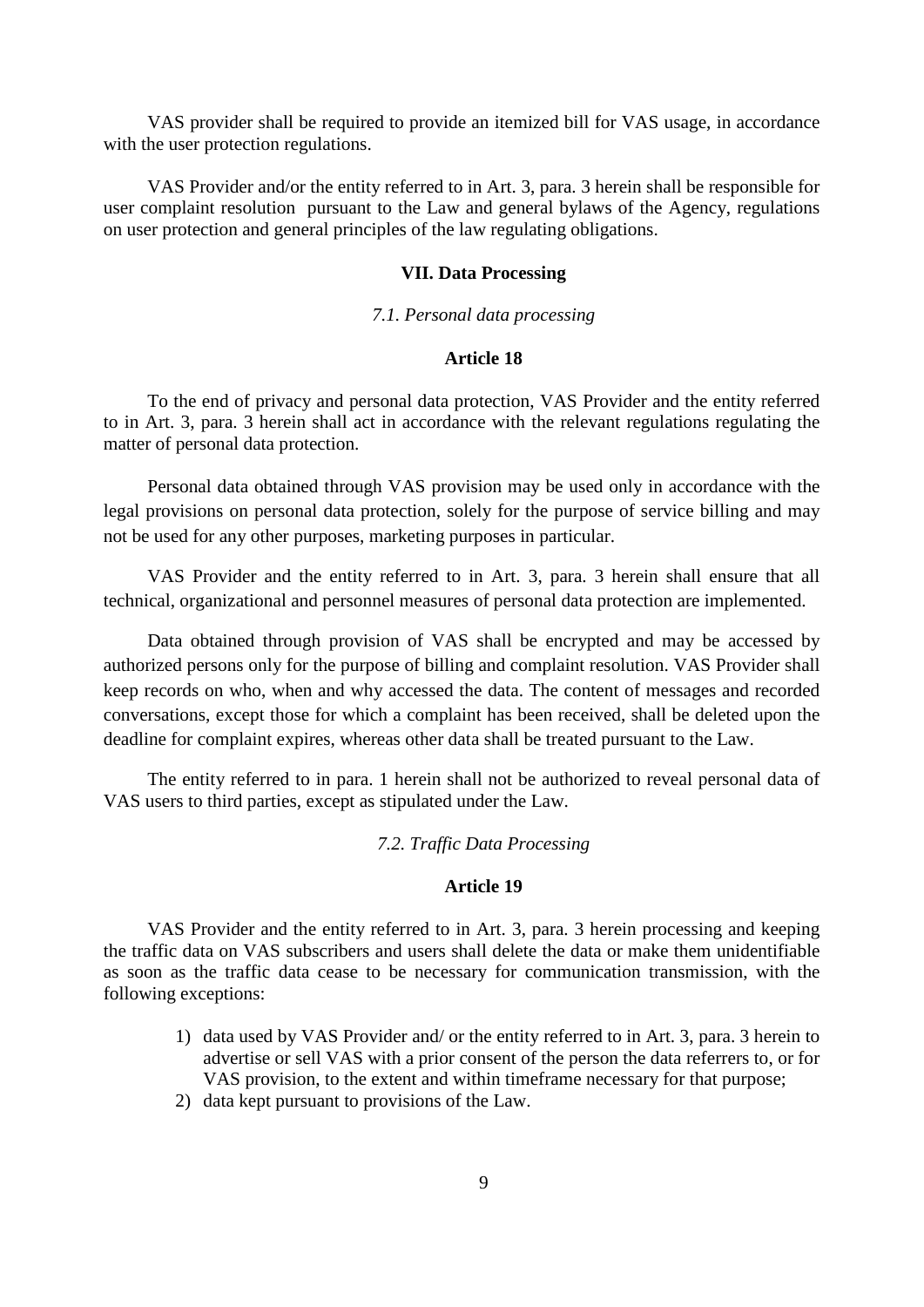The entities referred to in para 1. herein shall observe the provisions of Art. 122 of the Law.

#### *7.3. Location Data Processing*

# **Article 20**

VAS Provider and/or the entity referred to in Art. 3, para. 3 herein may process VAS user location data other than traffic data only if the persons such data refers to are made unidentifiable or with their prior consent, to the extent and within timeframe necessary for that purpose.

The entities referred to in para 1. herein shall observe the provisions of Art. 123 of the Law.

#### **VIII. Unauthorized Content Control**

# *8.1. Unauthorized Content*

# **Article 21**

If the relevant authority orders VAS Provider or the entity referred to in Art. 3, para. 3 herein, by a final decision, to remove the contents found to be forbidden, insulting, harmful or violating protected author's and related rights, they shall act according to the decision without delay.

#### *8.2. Child Protection*

# **Article 22**

VAS Provider and the entity referred to in Art. 3, para. 3 herein shall take all, technically feasible, reasonable measures so as to prevent the children from using a VAS that could jeopardize physical, mental or moral development of a child.

Reasonable measures shall include, *inter alia*, the following:

- 1) limited promotion of the above VAS;
- 2) a message of warning before the provision of VAS begins, stating that the content is intended for adults (e. g. "If you are younger than 18, and do not have a permission from a parent/guardian, terminate the call immediately";
- 3) determining the user's age before the provision of VAS begins (e. g. confirmation of user's age status – child, person of legal age).

VAS intended for children and the promotion thereof shall not encourage children to repeatedly dial the same number nor to use another VAS.

VAS intended for children shall be such that a parent/guardian can regarded as suitable for the age of a child likely to use the VAS.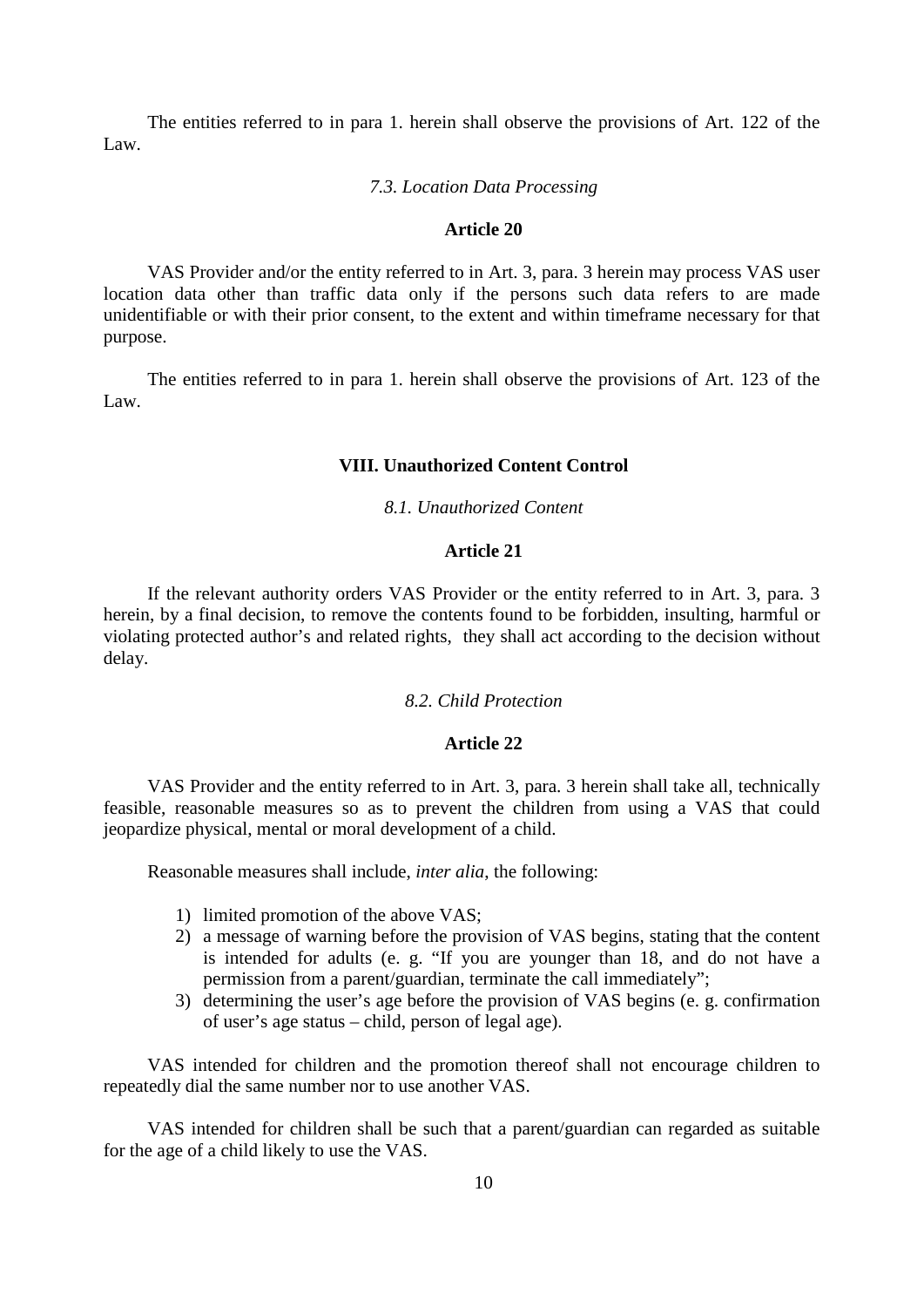#### *8.3. VAS Misuse*

# **Article 23**

VAS misuse shall refer to quizzes and similar games promising prizes that are never awarded or that are won by a person connected with the quiz organizer.

VAS misuse shall also refer to quizzes and similar games charged on a time basis, where the call is connected yet the communication with a voice machine, announcer, TV or radio presenter never occurs, and/or where the call setup is followed by the information on being on hold to be on the air, which however does not occur.

#### **IX. User Complaints**

*9.1. User Complaints to VAS Provider* 

#### **Article 24**

VAS Provider shall provide VAS user support service via telephone, e-mail or postal service.

The telephone number of the VAS user support service shall be either a free number (800) or a number charged as a publicly available telephone service in the national network. The number may not be a value added number (900 or similar) nor a number abroad.

VAS user complaints concerning the bill or QoS shall be submitted to VAS Provider in writing.

The VAS Provider shall carry out administrative and technical verification of the complaint claims.

VAS Provider shall observe the provisions of Art. 113 of the Law.

*9.2. Complaints to the Agency and User Protection* 

# **Article 25**

In cases when VAS Provider rejects a VAS User complaint VAS User can contact the Agency to serve as a mediator in an out-of-court settlement no later than 15 days after the receipt of the reply from VAS Provider, and/or no later than 15 days following the deadline for VAS Provider to respond to the received complaint.

The Agency shall keep records and follow all complaints concerning VAS provision.

The Agency shall inform VAS Provider on the complaints referred to in para. 2 herein and request them to provide a statement on the irregularities encountered within 15 days, or as soon as possible if required by the circumstances, and/or to remove the regularities and inform the Agency thereof.